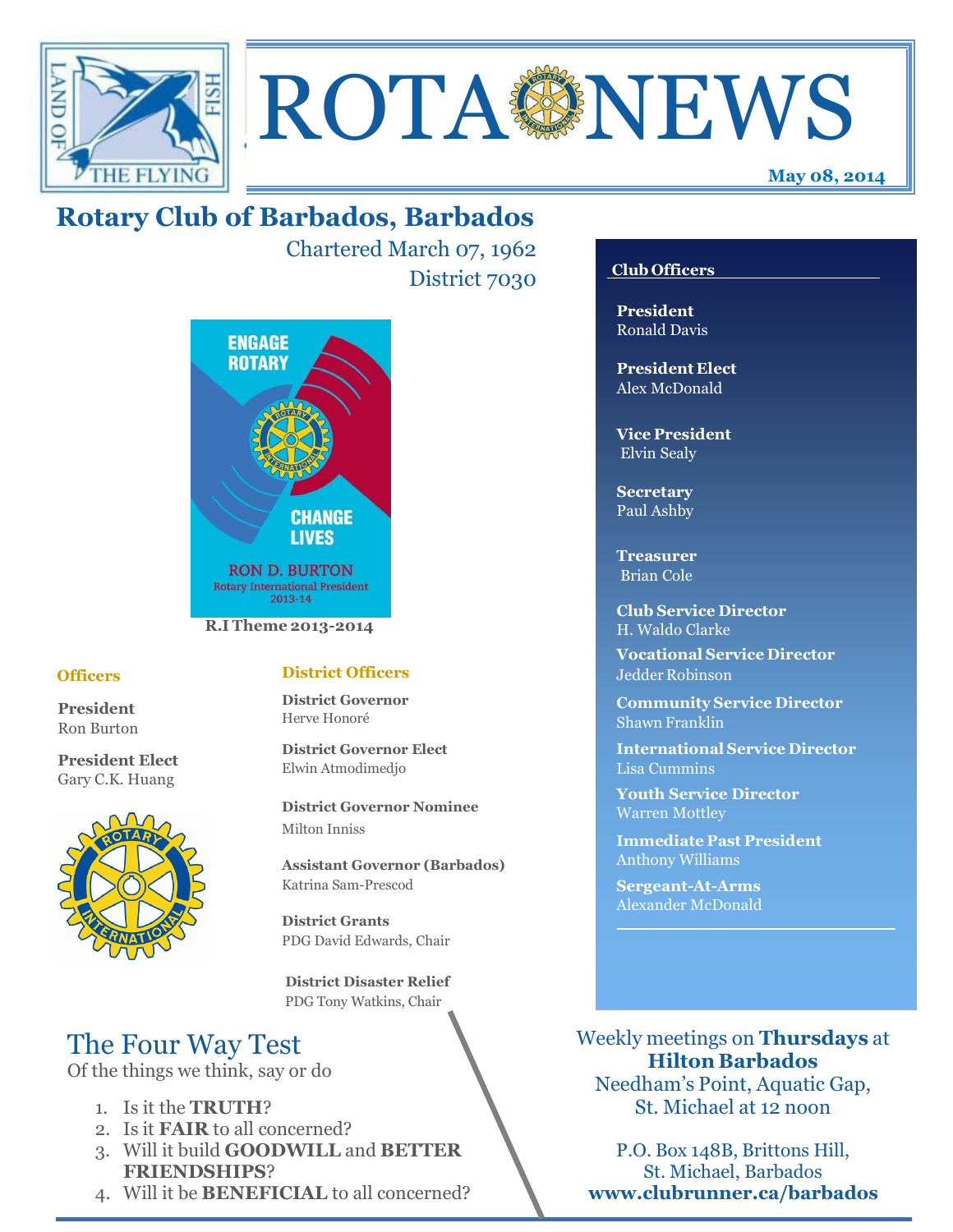#### **THE ROTARY CLUB OF BARBADOS WELCOMES ALL VISITING ROTARIANS AND GUESTS TO THIS WEEKLY MEETING**

Today is a Business Meeting. The Board of Directors will give an update on the activities of the Club.

Your greeters for today are: Director Lisa Cummins & Director Elect Kim Tudor

Last Thursday being the May Day Holiday, no meeting was held. The Editorial Committee has therefore taken the decision to highlight the activities from the recently concluded District Conference which was held in Martinique from April 22-26, 2014 as presented by PE Alex



Members of the three Barbados Rotary Clubs, their partners in service with Rotary International Vice President, Anne Matthews. Photo taken at the recently held 7030 District Conference in Martinique. Anne's bio is found here...https://www.rotary.org/en/directors

## **PETS**

The focus was on the role as a club president and how one plans for a meeting, fortunately the RCoB is an old club and it has its own traditions that have seemed to worked well over the past 52 years and not to mention it still benefits from the guidance of two PDGs. The presenters were PDG Tony Watkins and PP Roger Bose (he went on to become DGN later on in the conference).

Summary - there are 4 main aims of a presidential year:

- 1. Sustain and increase membership
- 2. Implement a successful project in the community
- 3. Support the Rotary Foundation
- 4. Develop leaders in the club for all levels of RI.

We looked at proper planning for meetings and discussed how a meeting or series of meetings over a month could be best planned.

Overall useful but the translation issues proved problematic.

#### **SOCIAL MEDIA**

We then looked at social media and the impact that it could have on the life of a club. This was delivered by Shawn Paddy from the Rotary Club of Port of Spain. He argued that social media could assist in promoting, engaging attracting, informing and communicating to all stakeholders. He also indicated that it would prove a strong tool for clubs PR efforts. Applications like Instagram, Facebook and Twitter were also discussed.

He indicated that all club members should be on "What's App" as an instant communication tool.

He also cautioned that what we put out there in the media must also attract young followers and bring new fresh ideas and people into the club.

He indicated that the SM could also focus on our corporate sponsors to thank them and to promote their brands, showing a social conscience.

 We discussed how we could use the SM to promote our clubs socially (play on social media) this thinking he argued opened the door for clubs to look at all media to promote the club. He urged the Clubs to look at the PR citation from Rotary. In ending he urged that we educate with excitement (music, images and animation) to keep our members focussed and engaged.

Finally he encouraged us to measure the results of our social media presence – use the tools of likes etc. provided.

## **ROTARY INTERNATIONAL ON THE WEB**

Marni Nixon from RI gave a very illuminating talk on the new and improving RI site. She encouraged all Rotarians to go to the RI site and to create an account for themselves so that they could access My Rotary – an element in the RI site.

We got the impression that RI was looking to have its members move away from ClubRunner and start using the RI site as the portal for Rotary and its business. She indicated that RI had developed a tool that could migrate ClubRunner data to the RI site.

She pointed out the area called Rotary Club Central where we could track goals and monitor them, this replaced the planning guide for club presidents. Her talk was informative and provided lots for food for thought.

# **Meeting Details**

**Thursday, April 24, 2014 Sergeant-At-Arms: Past President Vic**

- **Attendance 50%**
- **Raffle \$102.00**
- **Fines \$149.00**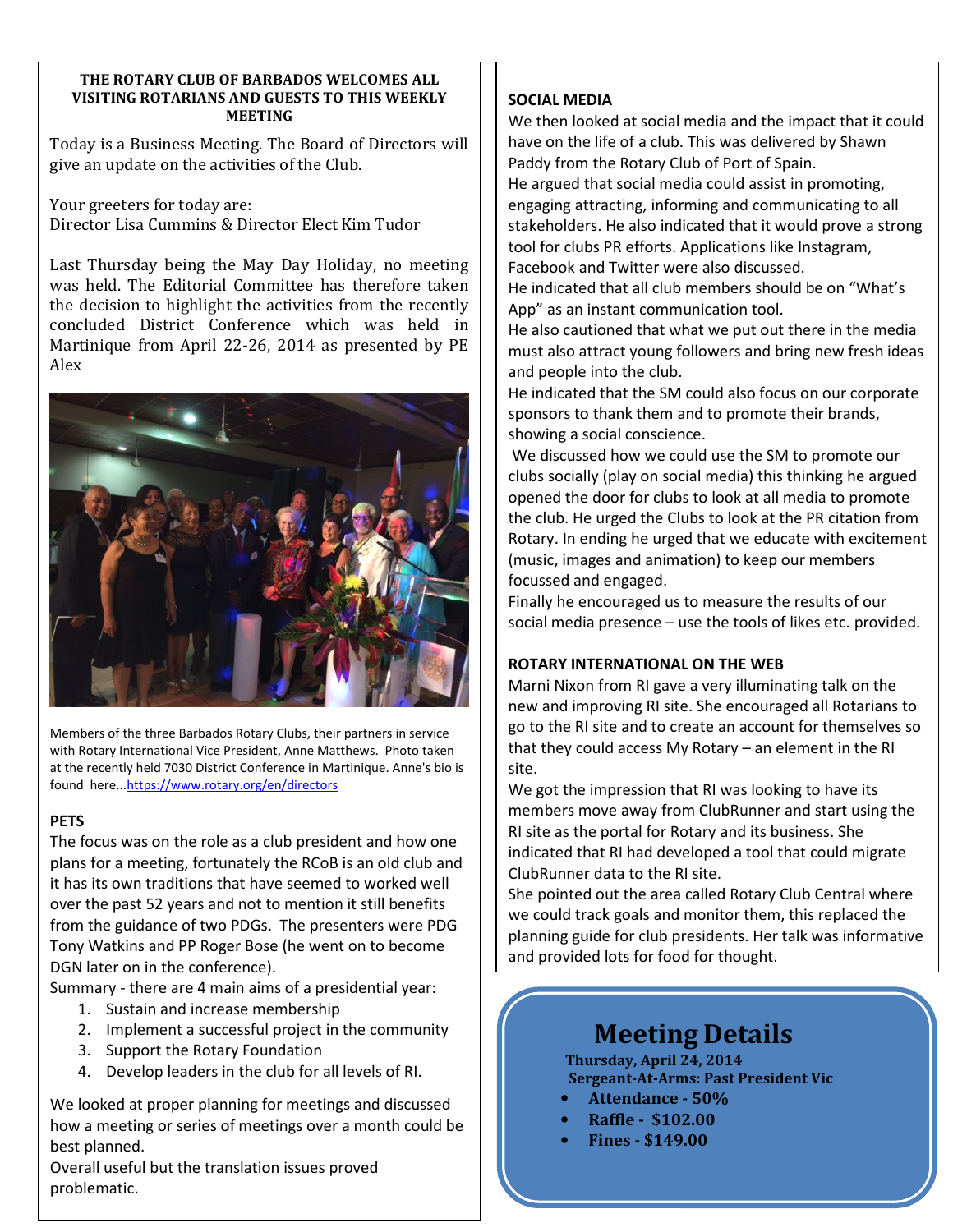#### **FINANCIAL ACCOUNTABILITY**

**GREETERS** *presentation was preaching to the converted.*  Discussed was the key role played by the Treasurer in the life of the club. A*s we are well established this* 

## **MEMBERSHIP – DGN MILTON INNISS**

DGN Milton indicated that while Rotary worldwide was fighting hard to maintain its membership, Dist 7030 had in fact increased its membership by 4%.

He urged us to think about how we could make club life more interesting by innovating and being more flexible, how can we do things differently, better, more fun, better results and to create a talking point around "What's new in Rotary".

He urged us to think about: attraction, engagement, retention.

He asked us to constantly look at the types of classifications that we have – do we have holes to fill? He reminded us that Rotary was interested in diversity within clubs, gender, age, ethnicity and religion: our club should reflect a cross section of our society. He indicated that good places for us to look for new Rotarians were: our family, our friends and our colleagues and customers.

He encouraged us to understand that fellowship was a critical part of club life and must not be neglected. He also asked us to be aware of how we recognised members' achievements in helping the cause of Rotary.

## **ROTARY FOUNDATION - PDG DAVID EDWARDS**

PDG gave us the story of what the Foundation does and what it should represent to all Rotarians. He spoke about the Polio campaign and how we were almost there "this close" but that there were 61 new cases of polio reported last year.

He spoke of the new and improved grants structure comprising District grants, Global grants and Package grants. He urged that all attending better understand the process of grant acquisition.

The PDG again urged clubs in the District to begin in earnest a campaign that would see members and clubs really step up their giving to the Foundation.

## **APPLYING FOR GRANTS – PP WADDY SOWMA FROM SURINAME**

PP Waddy indicated that the benchmark for Global Grants was a USD 30K project that is measurable, has sustainable results and is aligned with one or more of the areas of RI focus. (mental and child health, water – necessary for life, basic education and literacy and economic and community leadership)

## **APPLYING FOR GRANTS – CONT'D**

He mentioned some preconditions:

- 1. Must have a community needs assessment
- 2. Club/grant management plan needs to be qualified by the district.
- 3. MOU with partnering or cooperating organisation
- 4. Active participation by Rotarians and the benefitting community
- 5. Project plan
- 6. Project committee (host and at least one institutional partner)
- 7. Primary contact point for each committee member
- 8. Financial management plan

There must also be measures for Disbursing the fund during project implementation Proper record keeping Maintain control over the project account

He also urged that we establish baseline data and begin the process of the collection of this data as the project progresses.

The bank account should have the name of the project to which the grant is being donated.

## **PUBLIC RELATIONS - PDG LAURA QUENTRALL-THOMAS**

PR is when we get other people to say how good Rotary is. Advertising is when WE say the same thing. We have to have advocates in the community to "talk up" Rotary.

The PR strategy must be communicated to the club and should be included in the clubs strategic plan. PR is important to:

Refine the image of the club

Create awareness of what the club is doing and Alert the press as to what we are doing for the year She advocated that for press releases we should have some comments from the recipients of our giving – a testimonial.

We have to create a method of people in the general public to make contact with the club.

Use the press release in all of our other formats (social media)

Send news letter to all of our stakeholders (corporate sponsors, media, other clubs etc.) about what we are doing.

Always say thank you to sponsors, and the general public. **RECOGNITION FOR RCOB** 

Our club won two awards. These were a Certificate for Membership Development and one for Special Projects.